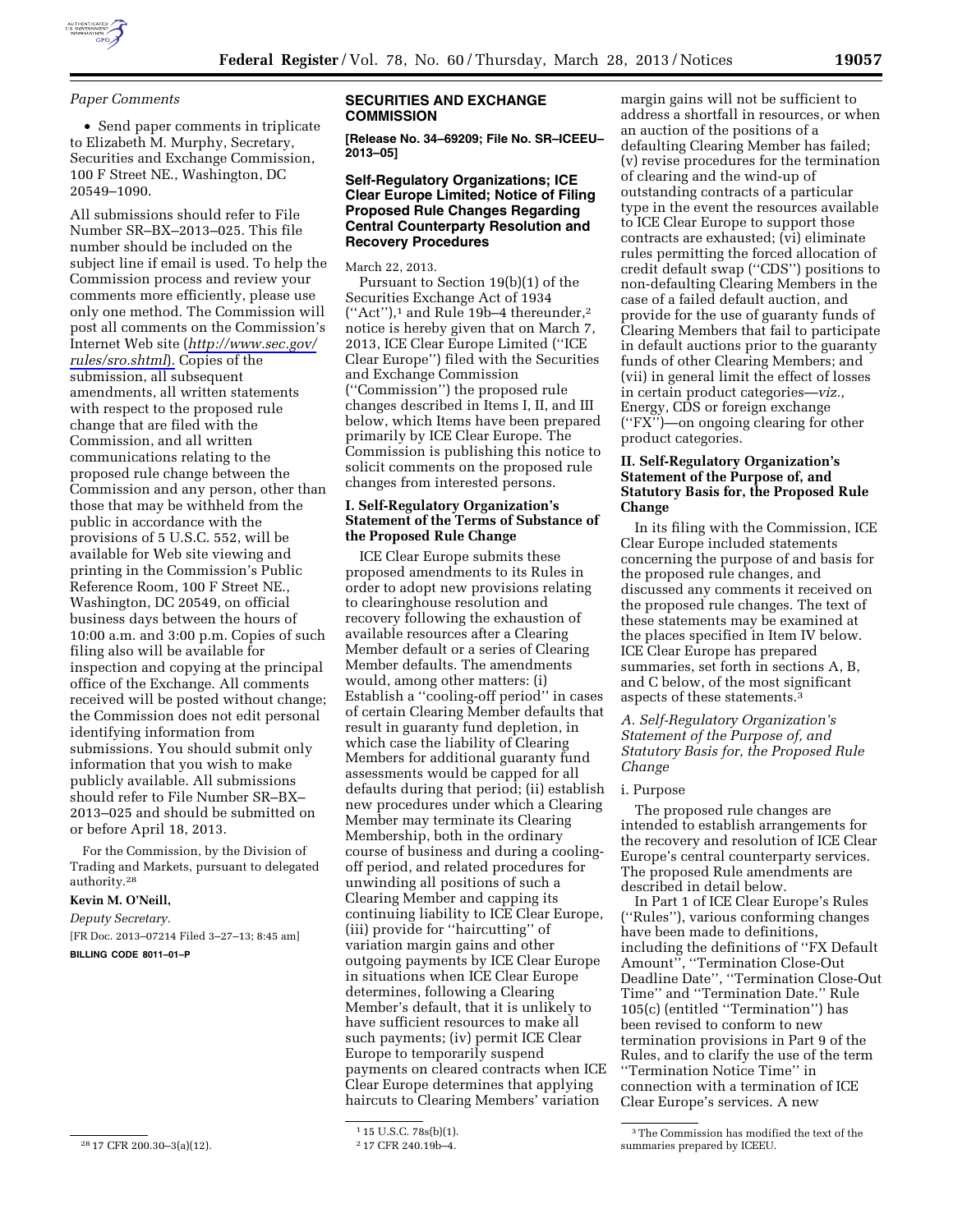subsection (f) has been added to Rule 110 which permits ICE Clear Europe to delay making outgoing variation margin payments on an intra-day basis in certain circumstances when a Clearing Member has failed to make a variation margin payment to the Clearing House on such day.

In Rule 209 (entitled ''Termination of Clearing Membership''), certain provisions addressing the termination of Clearing Membership and a default by ICE Clear Europe and the consequences thereof have been moved to Rules 912 and Rule 918, as discussed below. Various conforming changes are made in Part 4 of the Rules.

Part 9 of the Rules has been revised to incorporate the new resolution and recovery provisions discussed above. In addition, several provisions that were previously in other parts of the Rules have been moved into Part 9 to consolidate the relevant provisions. Rule 905, which permitted the forced allocation of CDS contracts to Clearing Members in the event of a failed auction or other inability to close out or transfer relevant positions, has been removed following extensive discussions with Clearing Members. ICE Clear Europe believes that the risks of this scenario are now addressed through the haircutting, suspension and termination procedures discussed below. Various other conforming changes are made in Rules 905 and 906.

Former Rule 1103 (entitled ''Application of Assets upon Event of Default'') has been moved to Rule 908. In addition to various conforming changes, new Rule 908 also clarifies the application of guaranty fund contributions and other resources depending on the product categories in which a defaulting Clearing Member acted. New Rule 908(i) provides that, if a non-defaulting Clearing Member fails to participate in a default auction or does not comply with its obligations under any such auction, its guaranty fund contributions will be applied prior to the guaranty fund contributions of other non-defaulting Clearing Members.

Former Rules 1105 (entitled ''Powers of Assessment: Energy''), 1106 (entitled ''Powers of Assessment: CDS'') and 1107 (entitled ''Powers of Assessment: FX'') have been moved to new Rules 909, 910 and 911, respectively. In addition to certain conforming changes, new Rules 909, 910 and 911 have been revised to clarify the timing under which ICE Clear Europe may call for assessments, the maximum assessment liability of Clearing Members acting in each product category, and the manner in which any assessments called by ICE

Clear Europe but not yet used will be held.

Certain provisions addressing the termination of transactions in the event of an ICE Clear Europe insolvency or other default (formerly in Rule 209) have been moved to new Rule 912, which also includes certain conforming changes and a clarification relating to a default that affects some but not all product categories.

New Rule 913 contains various new definitions used in the haircutting provisions in Rule 914, the suspension provisions of Rule 915 and the termination provisions of Rule 916. New Rule 914 establishes the haircutting mechanism. The core of Rule 914 is a procedure for haircutting (*i.e.,* reducing) the variation margin and certain other contractual payments ICE Clear Europe owes to Clearing Members for a contract category, to the extent of a shortfall in available resources for that contract category, when ICE Clear Europe issues a ''Haircutting Determination.'' Such a determination may be made when certain conditions are satisfied:

(i) One or more Clearing Member defaults have occurred but ICE Clear Europe has not yet declared and either paid or submitted a claim in respect of all net sums due to or from the defaulter in respect of its proprietary account and all of its customer accounts; and

(ii) ICE Clear Europe determines, based on one of several relevant tests, that its available resources are insufficient to pay all relevant outward variation margin and contractual payments and/or its available resources would be insufficient to cover the losses or shortfalls to the Clearing House from the close out of the defaulter's positions.

A Haircutting Determination will not be made if: (i) A determination to suspend clearing has been made under Rule 915; (ii) clearing in the relevant contracts is being terminated under Rule 916 or a Clearing House insolvency; or (iii) a failure to pay has occurred. In the event of such a determination, on the day during the ''Loss Distribution Period'' specified by ICE Clear Europe, the net amount owed on such day to each Clearing Member that is deemed to be a ''cash gainer'' in respect of an account class (*i.e.,* a member that would otherwise be entitled to receive variation margin or other payments in respect of such account class) will be subject to a percentage haircut. Corresponding adjustments are also made for ''cash losers'' (*i.e.,* those who owe the Clearing House) to the extent amounts previously owed to them have received a haircut.

New Rule 915 authorizes ICE Clear Europe to make a ''Suspension

Determination'' for a contract category when the following conditions occur: (i) ICE Clear Europe's obligations to meet variation margin payments or the cost of auctioning off the positions of a defaulting Clearing Member will not be satisfied through the haircutting procedure of Rule 914; (ii) following the declaration of all net sums in respect of a particular default, ICE Clear Europe might be rendered insolvent if it does not suspend clearing; or (iii) an auction in a relevant contract category has failed. In such circumstances, during the suspension period, which is initially up to 2 business days, payments in respect of contracts in the suspended category will be suspended.

New Rule 916 permits ICE Clear Europe to terminate a set of contracts if, at the end of a suspension period under Rule 915, the conditions for suspension are still satisfied, or if ICE Clear Europe determines that, because of the termination of Clearing Members, there will be insufficient Clearing Members for clearing of the relevant contract category to remain viable. Rule 916 provides a procedure for determining the termination price for all contracts in a particular set. To the extent the termination value payable by ICE Clear Europe for the terminated contract set exceeds available resources for that contract set, ICE Clear Europe's obligations will be limited to the available resources. This will permit clearing activity to continue in other contract categories.

Rule 917 implements a ''cooling-off period'' concept. A cooling-off period is triggered by certain defaults that result in a guaranty fund assessment or a series of defaults resulting in depletion of the guaranty fund. During a coolingoff period, the assessment liability of a Clearing Member is capped with respect to all defaults occurring during the period.

Rule 918 revises the procedures for Clearing Members that wish to terminate their Clearing Membership (including during a cooling-off period). Clearing members that have submitted a termination notice are required to close out their open contracts by a specified deadline. Rule 918 also provides for the calculation and payment of a net amount to or from the terminating Clearing Member for each of its accounts in respect of the close out of all of its positions. Terminating Clearing Members are not responsible for additional guaranty fund contributions for defaults occurring after the effective date of their termination.

Various conforming changes are also made to Part 11 of the Rules. Rule 1102(g), addressing the return of the